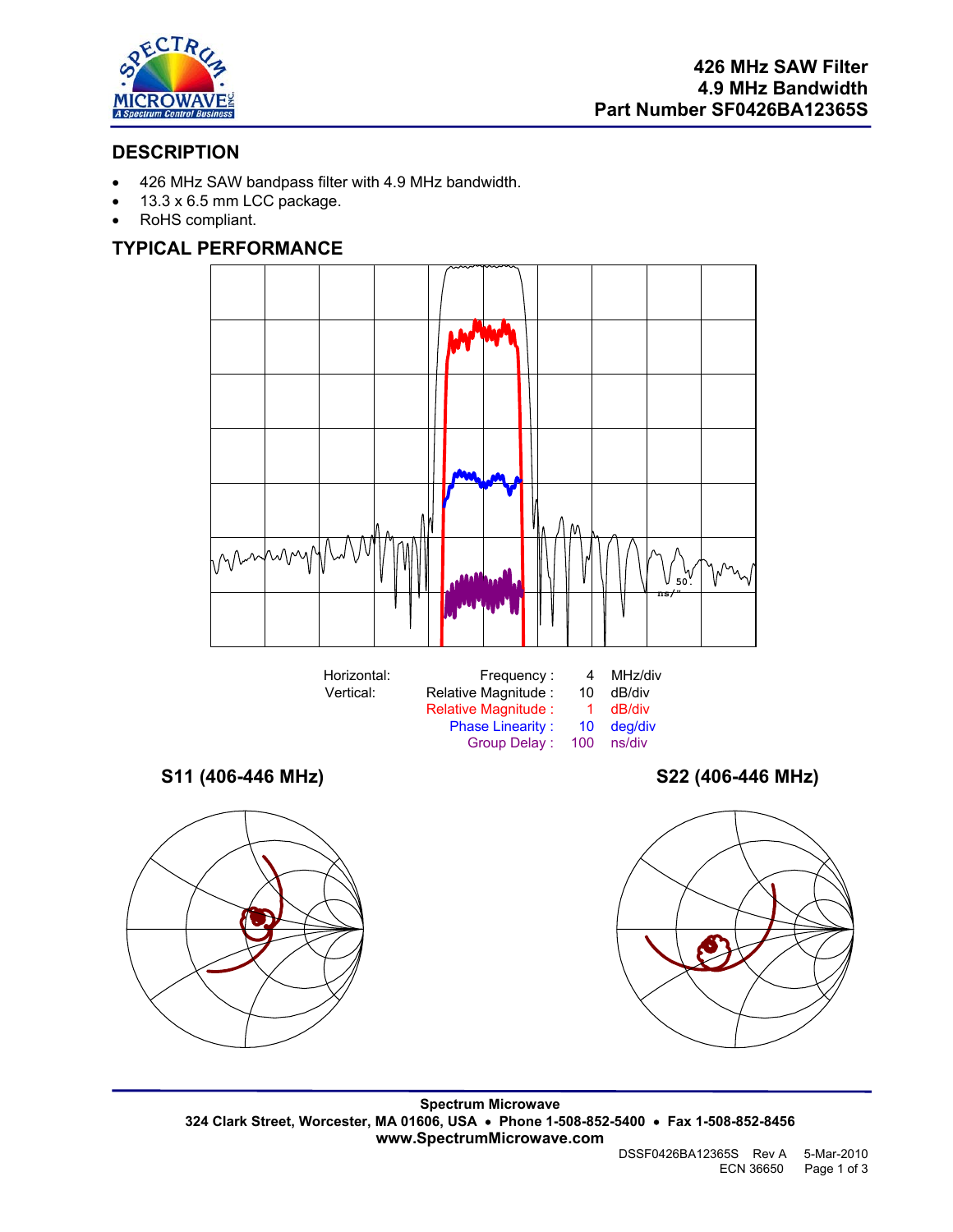

## **SPECIFICATION**

| <b>Parameter</b>                                                                     | Min                      | Tvp.   | <b>Max</b> | <b>Units</b>    |
|--------------------------------------------------------------------------------------|--------------------------|--------|------------|-----------------|
| Center Frequency (Fc) <sup>1</sup>                                                   |                          | 426.00 |            | MHz             |
| Minimum Insertion Loss                                                               | 17.3                     | 18.3   | 19.3       | dB              |
| Lower 1 dB band Edge Point                                                           |                          | 423.36 | 423.56     | <b>MHz</b>      |
| Upper 1 dB Band Edge Point                                                           | 428.44                   | 428.57 |            | <b>MHz</b>      |
| Lower 3 dB Band Edge Point                                                           |                          | 423.13 | 423.31     | <b>MHz</b>      |
| Upper 3 dB Band Edge Point                                                           | 428.69                   | 428.78 |            | <b>MHz</b>      |
| Lower 40 dB Band edge Point                                                          | 422.13                   | 422.34 |            | <b>MHz</b>      |
| Upper 40 dB Band Edge Point                                                          |                          | 429.84 | 429.92     | <b>MHz</b>      |
| Rejection (417.5 to 421.5 MHz)                                                       | 44                       | 50     |            | dВ              |
| Rejection (430.7 to 436 MHz)                                                         | 44                       | 46     |            | dB              |
| Rejection (100 to 417.5 MHz)                                                         | 48                       | 60     |            | dB              |
| Rejection (436 to 500 MHz)                                                           | 48                       | 55     |            | dB              |
| Passband Ripple (423.56 to 428.44 MHz)                                               | $\overline{\phantom{a}}$ | 0.65   | 1          | dВ              |
| Phase Ripple (423.56 to 428.44 MHz)                                                  |                          | 5      | 7.5        | deg p-p         |
| Group Delay Variation (423.56 to 428.44 MHz) <sup>4</sup>                            |                          | 100    | 120        | ns p-p          |
| <b>Triple Transit Suppression</b>                                                    |                          | 40     |            | dB              |
| Source and Load Impedance                                                            |                          | 50     |            | Ω               |
| <b>Ambient Temperature</b>                                                           |                          | 25     |            | $\rm ^{\circ}C$ |
| Notes: $A$ , Augusta of the Journal was and when $\Omega$ dD hand added from innoice |                          |        |            |                 |

Notes: 1. Average of the lower and upper 3 dB band edge frequencies.

2. Specifications apply over operating temperature with filter matched to 50 ohms.

3. All dB values are measured relative to the minimum insertion loss.

4. A smoothing aperture of 0.125 MHz is to be used for this measurement.

### **MAXIMUM RATINGS**

| Parameter                          | Min | иах |        |
|------------------------------------|-----|-----|--------|
| Storage Temperature Range          | -40 | 85  | $\sim$ |
| <b>Operating Temperature Range</b> |     |     | $\sim$ |
| Input Power Level                  |     |     | dBm    |

### **MATCHING CIRCUIT**



Notes:

1) Recommend 2% tolerance matching components. Typical inductor Q=40.

2) Tuning values shown are for reference only. Optimum values may change depending upon board layout.

#### **Spectrum Microwave 324 Clark Street, Worcester, MA 01606, USA** • **Phone 1-508-852-5400** • **Fax 1-508-852-8456 www.SpectrumMicrowave.com**